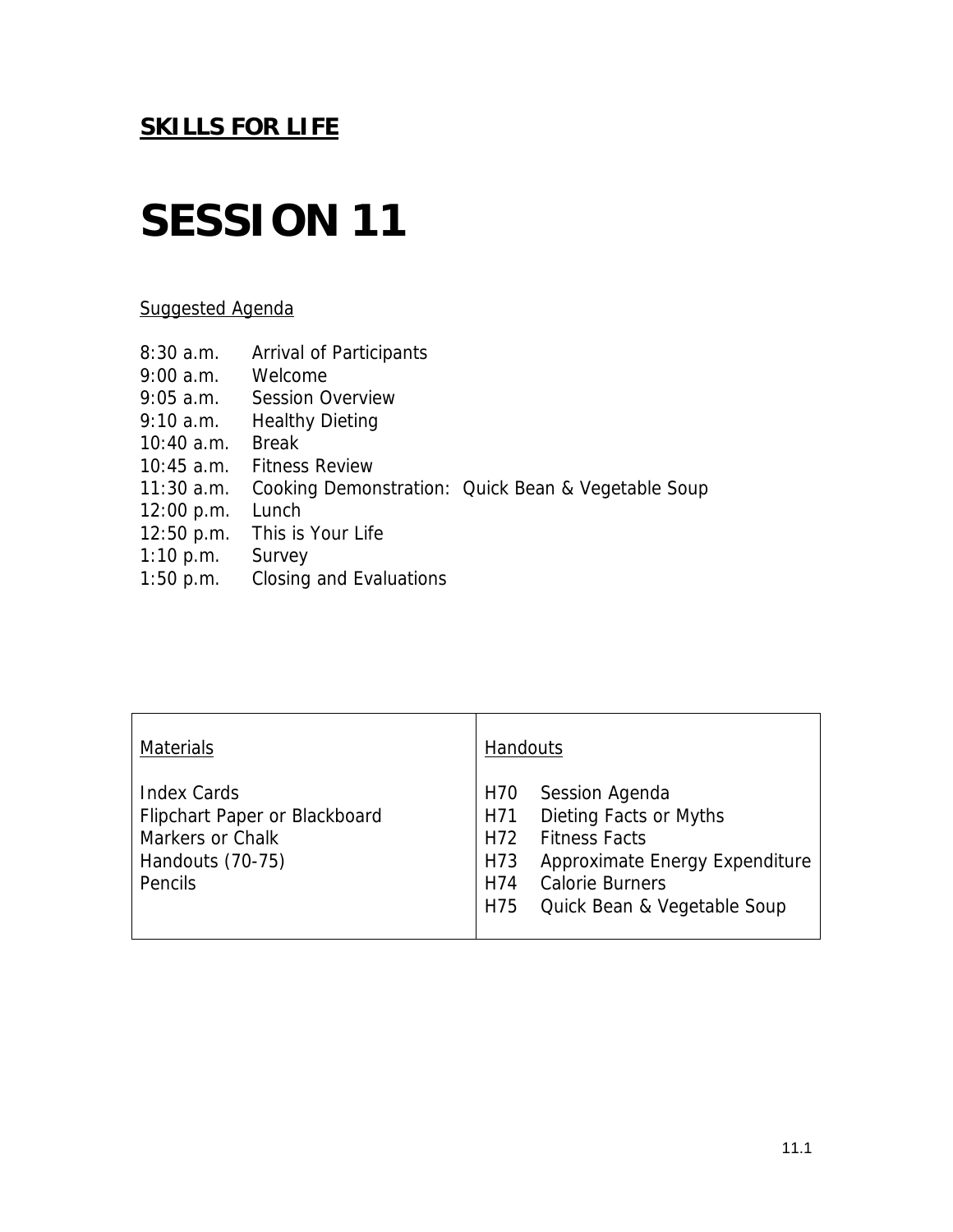# TRAINING GUIDE

Participant Objectives and Activities: Successful participants will be able to:

1. Identify the goals and objectives of this session.

**• Review the goals and objectives listed below with participants. Pass out the Session Agenda (Handout 70). (Time: 5 min.)** 

### **GOALS:**

- 1. Enjoy ourselves.
- 2. Become healthier and happier.
- 3. LMA food, nutrition, and cooking.
- 4. LMA other issues of interest.

### **OBJECTIVES:**

- 1. Identify characteristics of Club members.
- 2. Identify health problems associated with poor dietary habits.
- 3. Describe dieting myths and facts.
- 4 Describe different exercise options.
- 5. Describe steps in preparing Quick Bean and Vegetable Soup.

(Transition): The word Diet can be interpreted two ways. A diet can be just what we normally eat or it can be actions we take to try to lose weight, a.k.a `dieting.' On any given day, about 50 million Americans are on a diet to lose weight. It is estimated that 90% of them gain back the weight they lose. We will discuss both diet and `dieting' today. In Sessions 1, 2 & 6 we have already reviewed many aspects of a healthy diet including the seven USDA dietary guidelines.

2. Review seven USDA dietary guidelines with particular emphasis on diet's relation to disease.

### **• In large group, ask participants what the seven USDA dietary guidelines are. Perhaps start the guideline statements below and let participants complete them. (Time: 5 min.)**

- 1. Eat a variety of foods.
- 2. Balance the food you eat with physical activity -- maintain or improve your weight.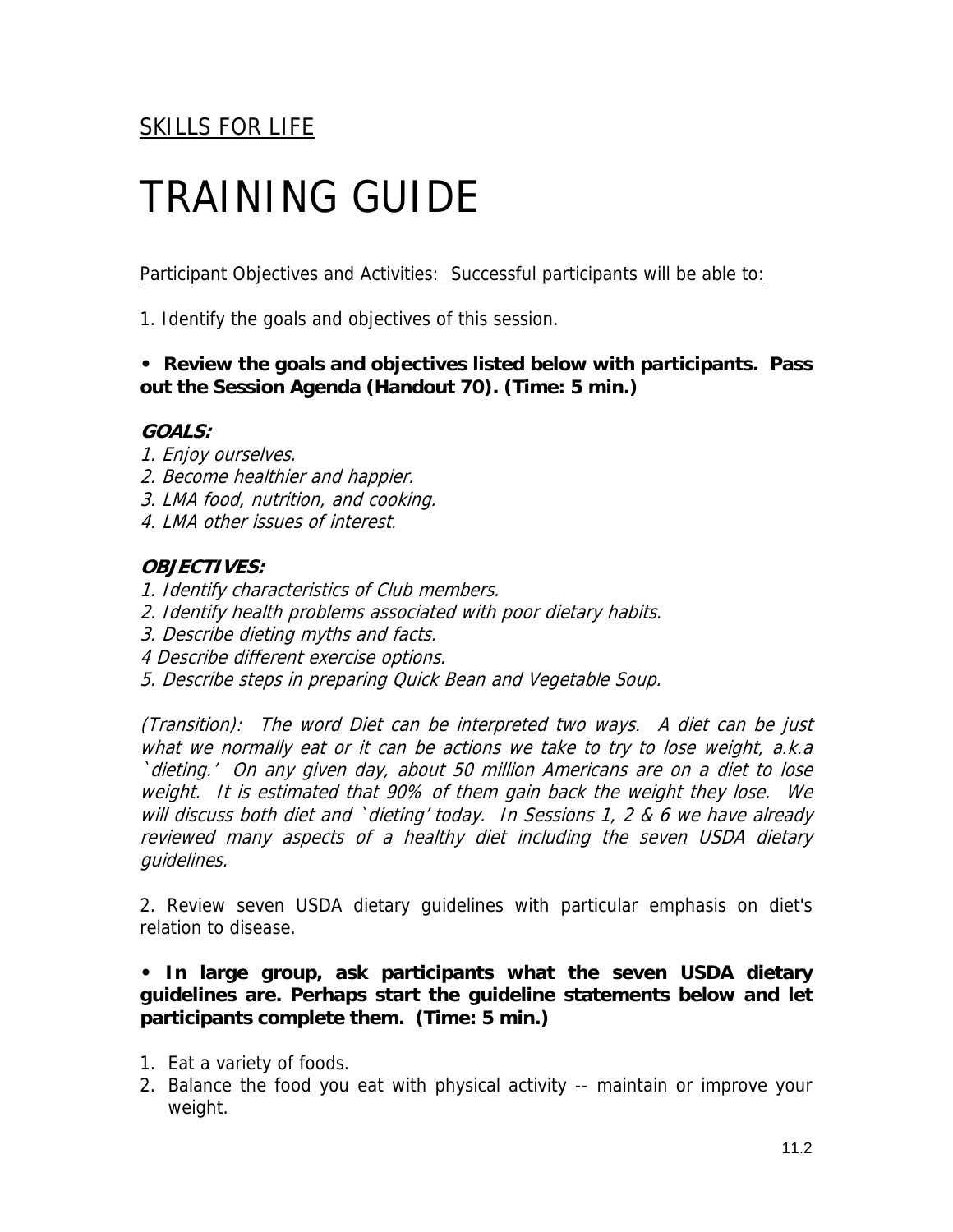- 3. Choose a diet low in fat, saturated fat, and cholesterol.
- 4. Choose a diet with plenty of grain products, vegetables, and fruits.
- 5. Choose a diet moderate in sugars.
- 6. Choose a diet moderate in salt and sodium.
- 7. If you drink alcoholic beverages, do so in moderation.

**• Ask participants about problems or risks associated with excess sugar, salt, and cholesterol consumption: for example: high BP, obesity, dental problems, diabetes, etc. Discuss them. (Time: 15 min.)** 

3. Identify vitamins and minerals that are essential to good health.

**• In large group, review basic vitamins and minerals with participants. Refer back to previous handouts (e.g., Handout 17) as needed. (Time: 15 min.)** 

**• Have participants bring to this session a record of all the food they ate in one day during the previous week. Analyze the foods for mineral and vitamin content. Continue this process during lunch. (Time: 20 min.)** 

4. Describe the basic dieting myths.

**• Give participants a copy of Dieting Facts or Myths (Handout 71). In small groups, have them decide whether these statements are true/false. Remember, the principles of healthy dieting vary among different age groups; some of these statements are not appropriate for children or the elderly (20 min.). Discuss their answers in large group (20 min.) (Time: 40 min.) Key points (in relation to questions on the handout) include:** 

- 1. Check nutrition information at restaurants. There are usually healthier options. Toppings on salads and potatoes can make them a `fatty' choice.
- 2. See Nutrition Fact Sheet in Appendix 14: "Healthy Weight, Healthy You."
- 3. People that eat a variety of foods usually don't need vitamins.
- 4. Body responds to a skipped meal by slowing down our metabolic rate in order to allow us to make our stored fat last as long as possible. Better to eat three meals a day and snacks to keep our metabolism working. You also don't get as hungry from one meal to the next.
- 5. Balancing what we eat and eating appropriate serving sizes are critical. We don't always have to eat `low-calorie' foods to be at a normal weight.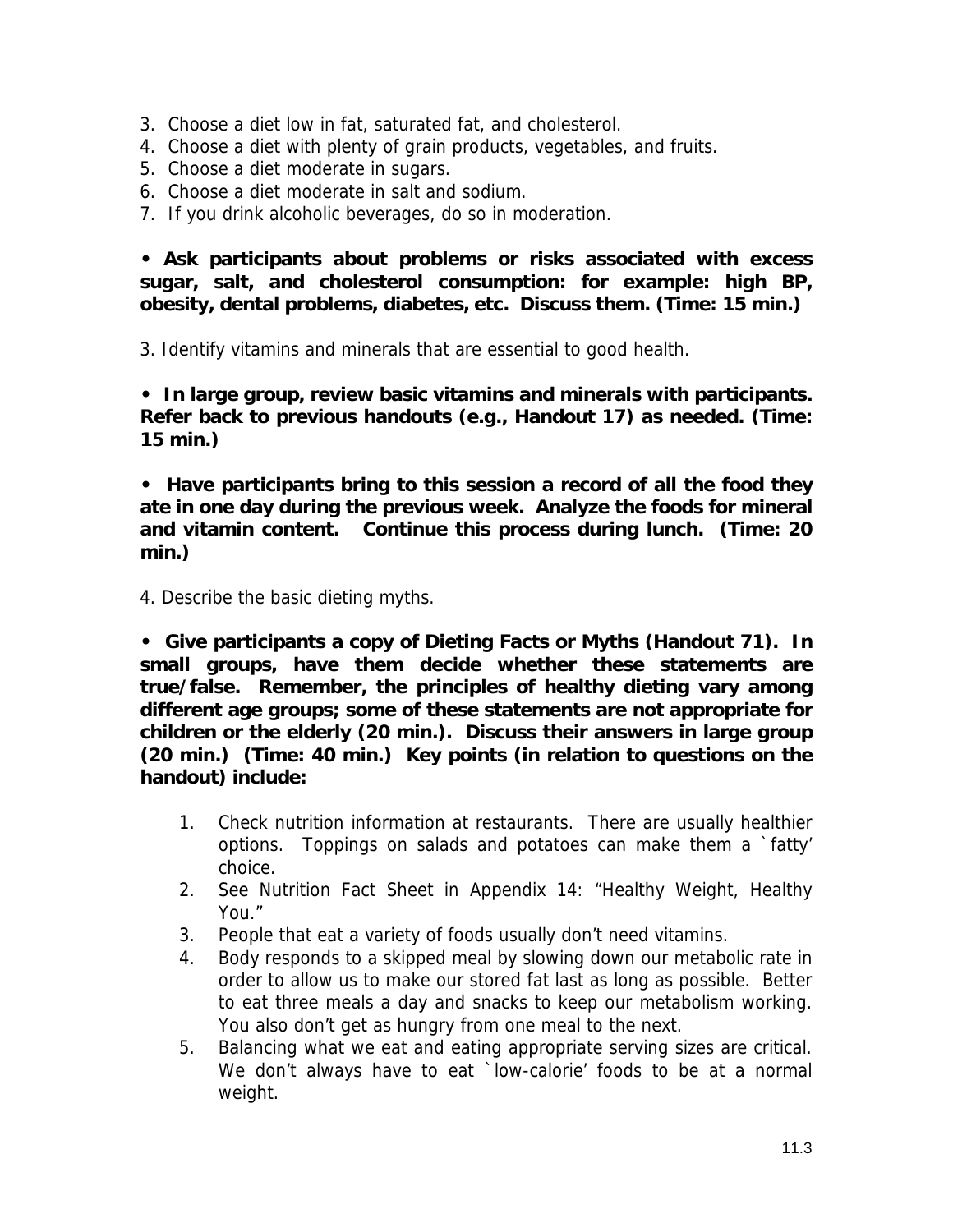- 6. Low-fat or nonfat dairy products are a better alternative; calcium is important for bone growth. Skim is the best milk choice when trying to lose weight. (Note: Children under 5-6 years of age should drink whole milk.)
- 7. A key action to take is to cut fat since it is such a concentrated source of calories. Fat has more than twice as many calories as protein.
- 8. Serving size is often overlooked. Eat slowly; it takes the brain a short period of time to get the message that we are full.
- 9. Probably due to a lack of exercise.
- 10. The main reason older people gain weight is that they don't get as much exercise.
- 11. Physical activity and regular exercise are very important too.

**• Have participants bring in copies of fad diets from the past for discussion.** 

**• Discuss problems with weight loss programs such as Slim Fast. Key point is that people often don't change their eating habits or lifestyle when they participate in these types of programs. Therefore, they are not able to keep the weight off.** 

**• Discuss low-carbohydrate diets.** 

**• High-protein, low-carbohydrate diets (ex., Atkins, South Beach) are very popular right now. They are based on the idea that carbohydrates are bad, and that many people gain weight when they eat them. The truth is that people are eating too many total calories and not getting enough physical activity, and that is the real reason they are gaining weight. High-protein, low-carbohydrate diets tend to be low in calcium and fiber, as well as other necessary nutrients. These diets can cause fatigue and other physical problems. Rather than following a fad diet it is better to eat a balanced variety of foods including fresh vegetables and fruit, and get regular exercise.** 

**• Provide examples of healthy recipes, cookbooks, etc.** 

(Optional) Consider having guests: Have a guest chef from a local restaurant demonstrate healthy recipes. Invite a registered dietician to come in and address the group about dieting.

(Transition): "The best diets usually combine a change in diet with more physical activity or exercise."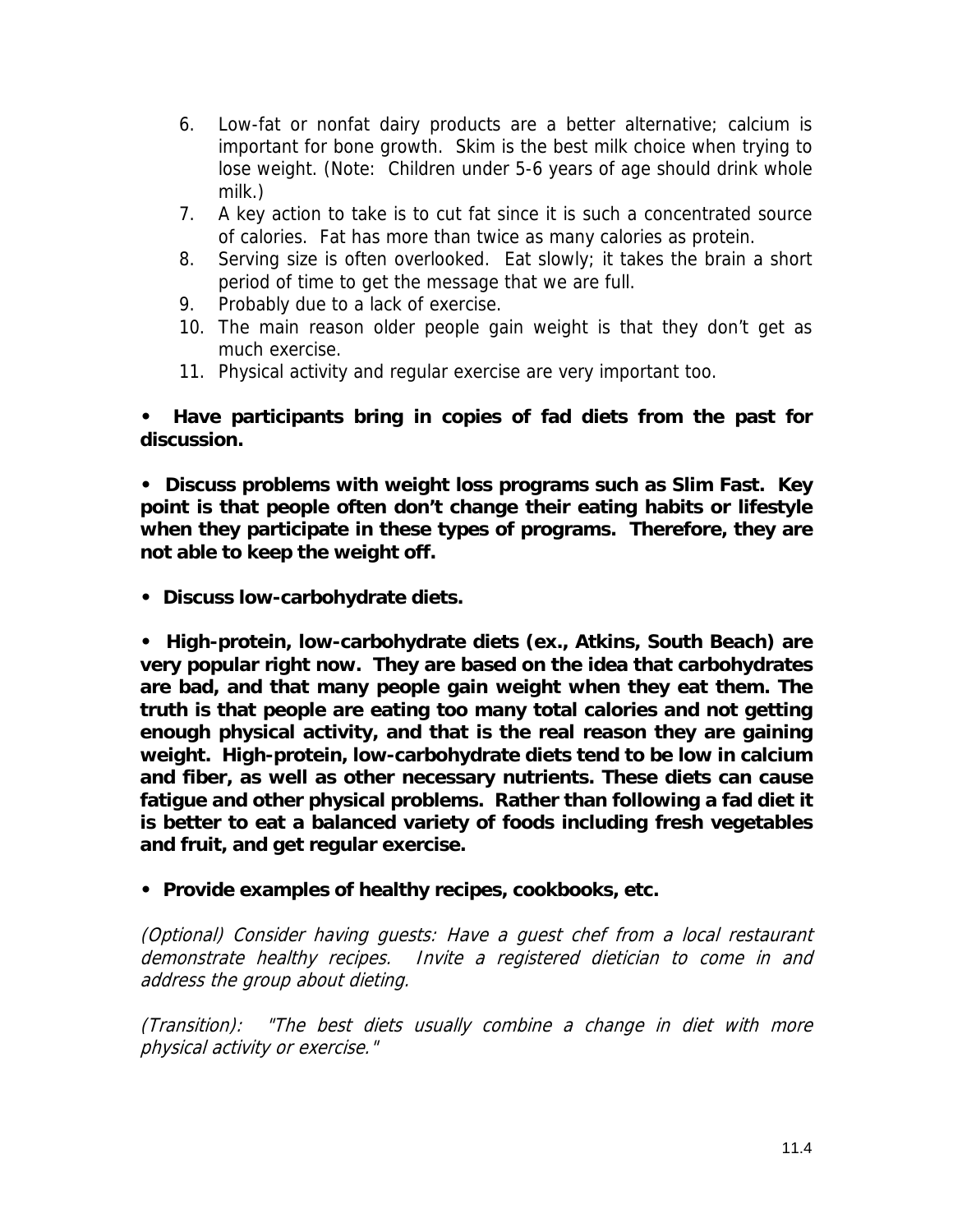5. Compare the basic types of human activity and exercise.

**• Do Handout 72 True/False questions (Fitness Facts) with group and discuss the answers. (Time: 20 min.)** 

**• Review the basic types of exercise with participants utilizing Handouts 73 & 74. Emphasize the small daily changes that are listed. Discuss a walking program. As time permits, review appropriate clothing and stretching exercises. (Time: 25 min.)** 

6. Describe the procedures for preparing a recipe item and prepare the meal at home.

**• Discuss the ingredients, equipment, and procedures for preparing the menu item (Handout 75). Discuss substitutions, variations, and any other pertinent information. Some type of bread such as cornbread might be added to this demonstration and meal. Either a prepared mix or one of the recipes in Appendix 14 could be used. This might also be an appropriate time to discuss the nutritional differences among breads. (Time: 30 min.)** 

(After Lunch Initiator): "We discussed some session goals and objectives earlier in the day. Now I want you to take some time and reflect on one objective or goal that you would like to accomplish. Think back to the goal you set last session."

7. Write a personal goal that includes strategies to achieve and evaluate it.

**• Refer to goals and objectives instructions from previous Sessions and adapt to current Session as appropriate. (Time: 20 min.)** 

8. Complete an exit survey.

**• In some cases it may be desirable to survey participants before the Club ends. The survey could mirror items presented in the initial survey. Results from this survey could be compared with the initial survey results as one evaluation of the Club sessions. The survey has not been provided since it needs to be designed to address the specific areas that particular Clubs address. Participants should be given time to complete it during the session. (Time: 40 min.)** 

**• Play the Food Game or give a Nutrition Quiz and/or use evaluation/closing exercises as time permits.**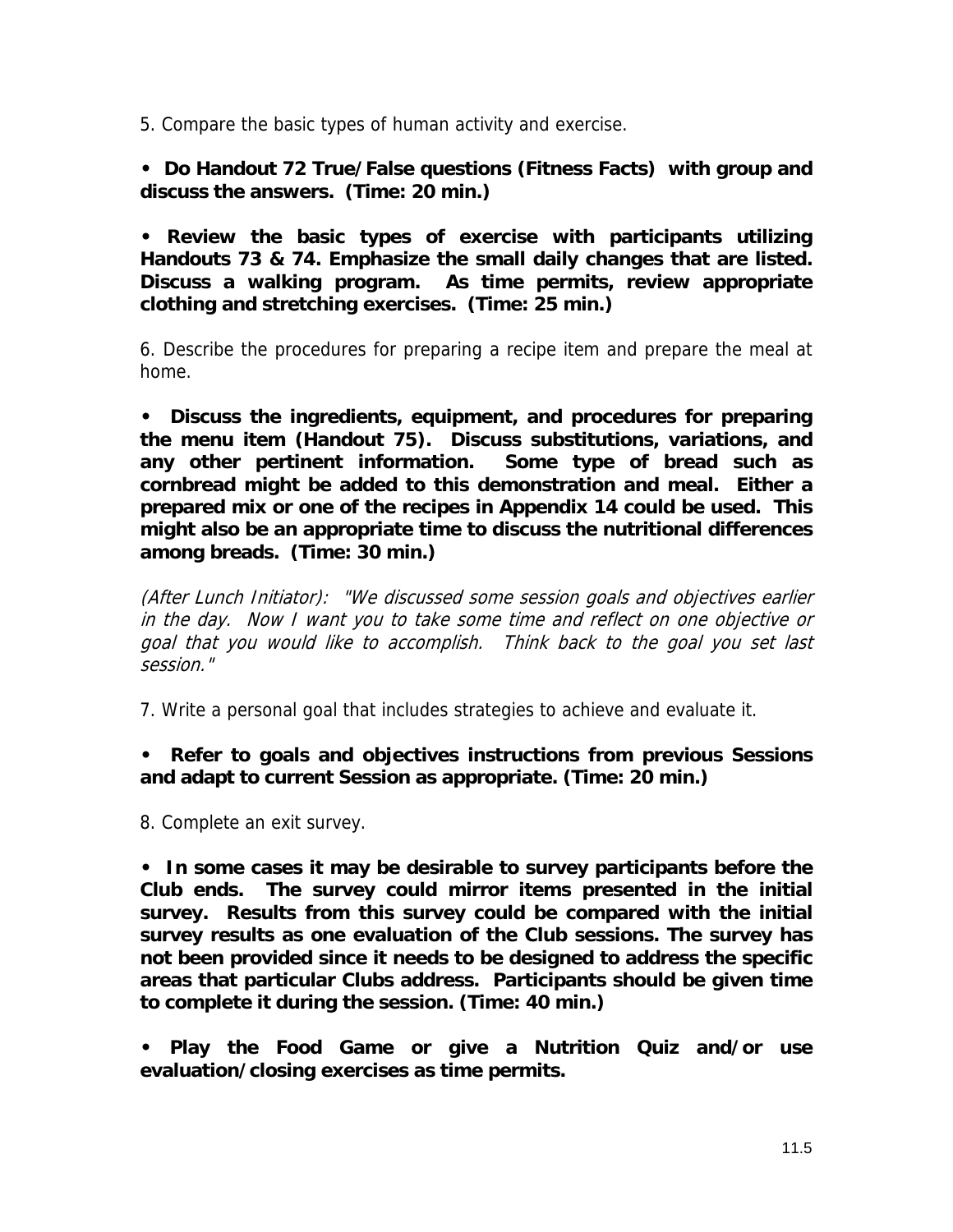# **SESSION AGENDA**



SESSION OVERVIEW

HEALTHY DIETING How can we eat a healthier diet without giving up everything we like to eat? Is everything we hear about dieting and diets true?

FITNESS REVIEW What exercises provide the greatest benefits? How do we work them into our daily routine?

THE COOK'S CORNER Beans are an excellent source of protein. Our menu item today is Quick Bean and Vegetable Soup.

LUNCH Try it. You'll like it.

THIS IS YOUR LIFE Set a personal goal to accomplish.

CLOSING AND EVALUATION

NEXT CLUB MEETING IS ON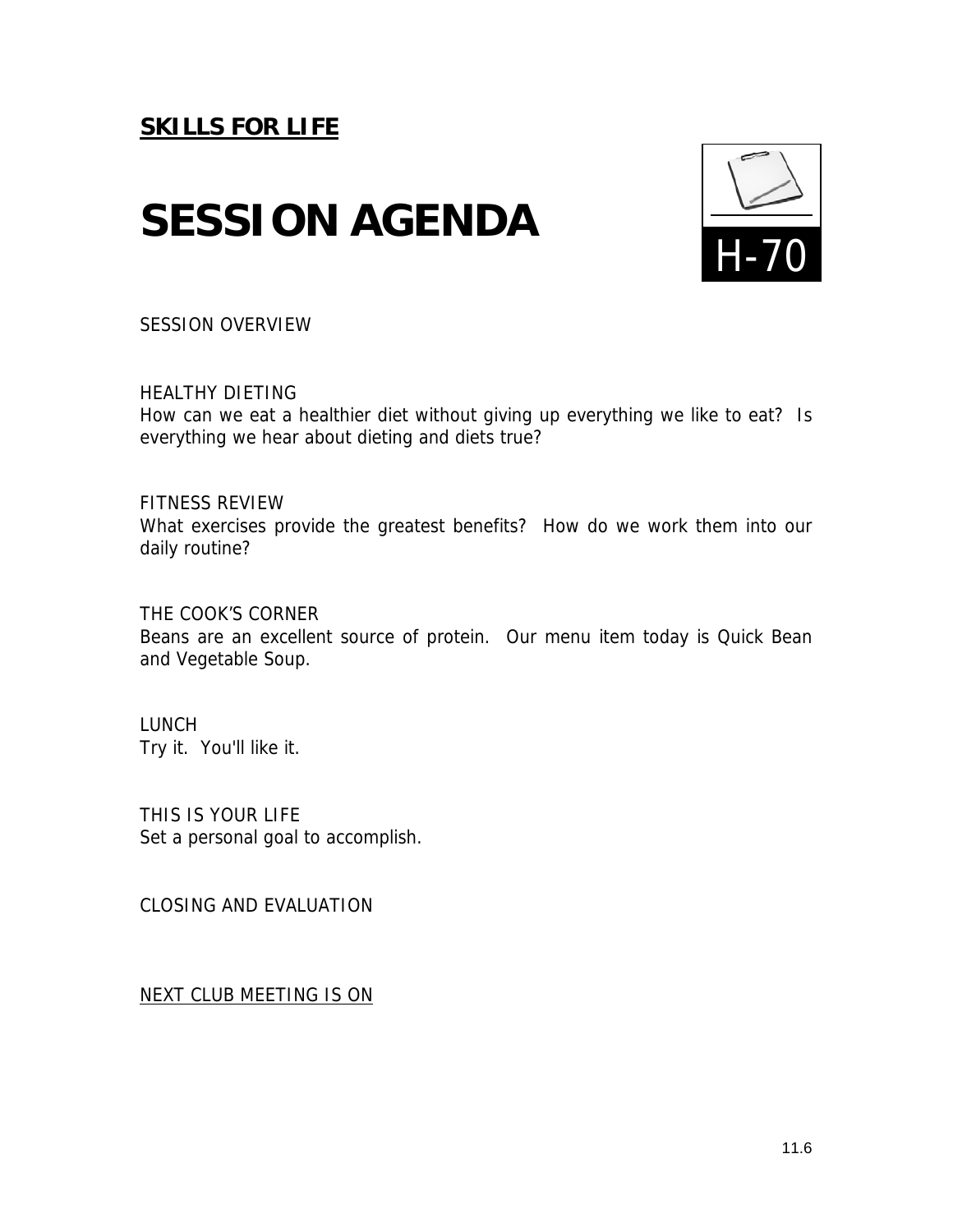# **DIETING FACTS OR MYTHS**



|                                                                                             |                | Directions: Write "T" for true or "F" for false in the box before each statement.                                                                    |  |  |
|---------------------------------------------------------------------------------------------|----------------|------------------------------------------------------------------------------------------------------------------------------------------------------|--|--|
|                                                                                             | 1.             | There are no healthy food choices at fast food restaurants.                                                                                          |  |  |
|                                                                                             | 2.             | A slow metabolism is one reason why many people are overweight.                                                                                      |  |  |
|                                                                                             | 3.             | Generally speaking, people of the same height should weigh the<br>same.                                                                              |  |  |
|                                                                                             | 4.             | Everybody would be healthier if they would take a daily vitamin.<br>That's why Americans spend about 3 million dollars a day on them.                |  |  |
|                                                                                             | 5.             | When dieting, a weight loss of about 1 pound a week is good<br>progress.                                                                             |  |  |
|                                                                                             | 6.             | Skipping meals is an effective way to lose weight.                                                                                                   |  |  |
|                                                                                             | 7 <sub>1</sub> | One-third of Americans are overweight.                                                                                                               |  |  |
|                                                                                             | 8.             | To stay at a normal weight, you can only eat low-calorie foods.                                                                                      |  |  |
|                                                                                             | 9.             | Avoid milk and other dairy products when you diet.                                                                                                   |  |  |
|                                                                                             | 10.            | Eat fewer carbohydrate foods such as breads, cereals, potatoes,<br>and pastas and eat more protein foods such as poultry, meat,<br>eggs, and cheese. |  |  |
|                                                                                             | 11.            | Watching your serving size is important when dieting.                                                                                                |  |  |
|                                                                                             | 12.            | `Health' foods are always more nutritious than regular foods.                                                                                        |  |  |
|                                                                                             | 13.            | The average American eats about the same number of daily<br>calories as they did in 1910, but they weigh more now.                                   |  |  |
|                                                                                             | 14.            | Gaining weight is a natural part of getting older.                                                                                                   |  |  |
|                                                                                             | 15.            | Losing weight really amounts to one thing, eating less.                                                                                              |  |  |
| Answer Key: 1.F, 2.F, 3.F, 4.F, 5.T, 6.F, 7.T, 8.F, 9.F, 10.F, 11.T, 12.F, 13.T, 14.F, 15.F |                |                                                                                                                                                      |  |  |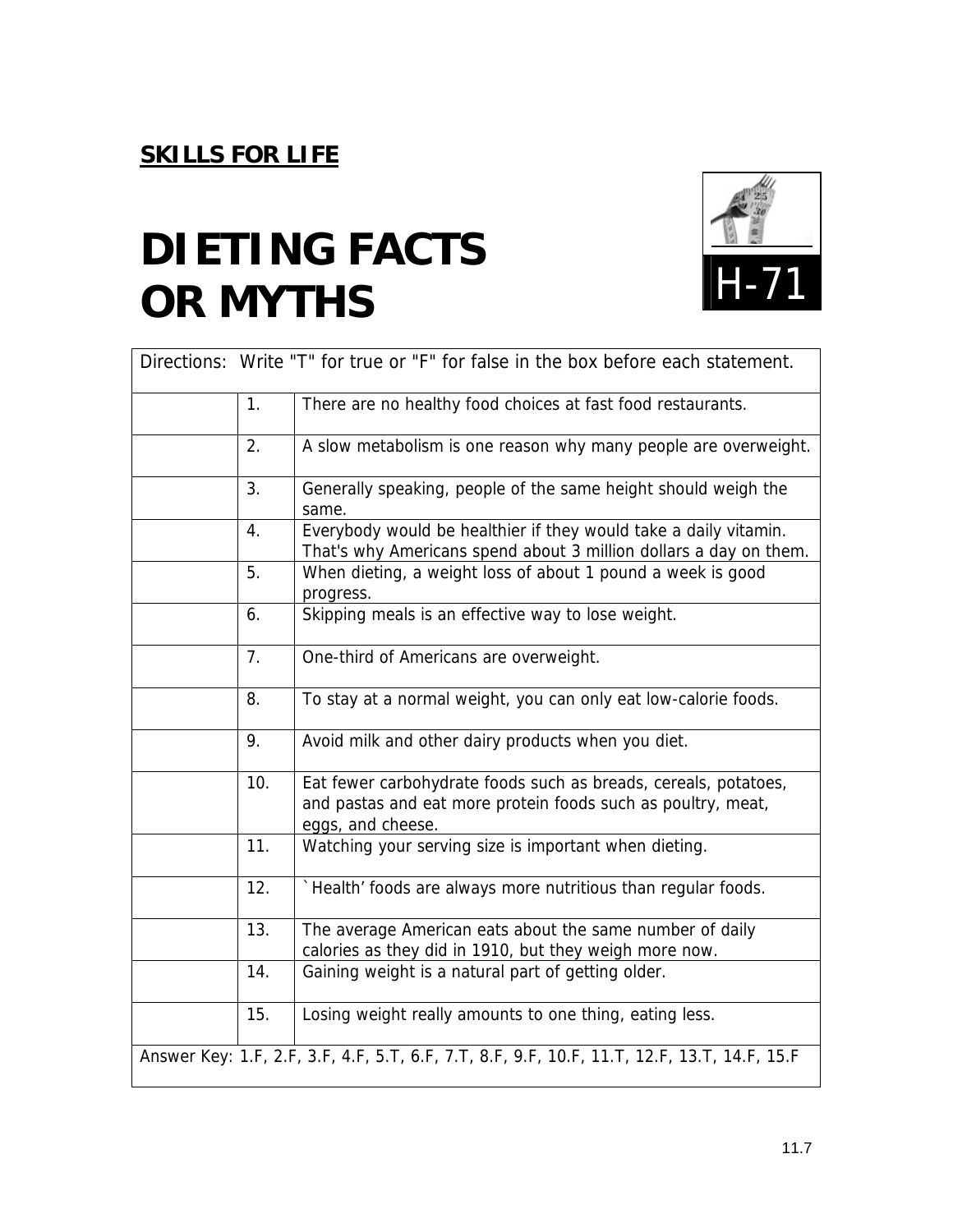# **FITNESS FACTS**



| Directions: Write "T" for true or "F" for false in the box before each statement. |                |                                                                                                                                                                                                             |  |  |
|-----------------------------------------------------------------------------------|----------------|-------------------------------------------------------------------------------------------------------------------------------------------------------------------------------------------------------------|--|--|
|                                                                                   | 1 <sub>1</sub> | Exercise makes you tired, not energized.                                                                                                                                                                    |  |  |
|                                                                                   | 2.             | It takes too much time to perform exercise that will<br>improve your physical fitness. A minimum of 20 minutes of<br>aerobic activity a day, three times a week, will not provide<br>you with any benefits. |  |  |
|                                                                                   | 3.             | The older you are, the less you need to exercise.                                                                                                                                                           |  |  |
|                                                                                   | 4.             | You need to be an athlete to enjoy exercise.                                                                                                                                                                |  |  |
|                                                                                   | 5.             | Anything that makes you sweat is good exercise.                                                                                                                                                             |  |  |
|                                                                                   | 6.             | No pain, no gain.                                                                                                                                                                                           |  |  |
|                                                                                   | 7 <sub>1</sub> | Moderate exercise like walking will cause you to eat more<br>and gain weight.                                                                                                                               |  |  |
|                                                                                   | 8.             | All types of physical activities provide the same benefits for<br>your body.                                                                                                                                |  |  |
|                                                                                   | 9.             | Aerobic exercises are not the best way to burn off fat.                                                                                                                                                     |  |  |
|                                                                                   | 10.            | You can wear your body out if you exercise too much.                                                                                                                                                        |  |  |

Answer Key: All answers are false.

Adapted from: The National Center for Health Promotion, Ann Arbor, MI, 1988.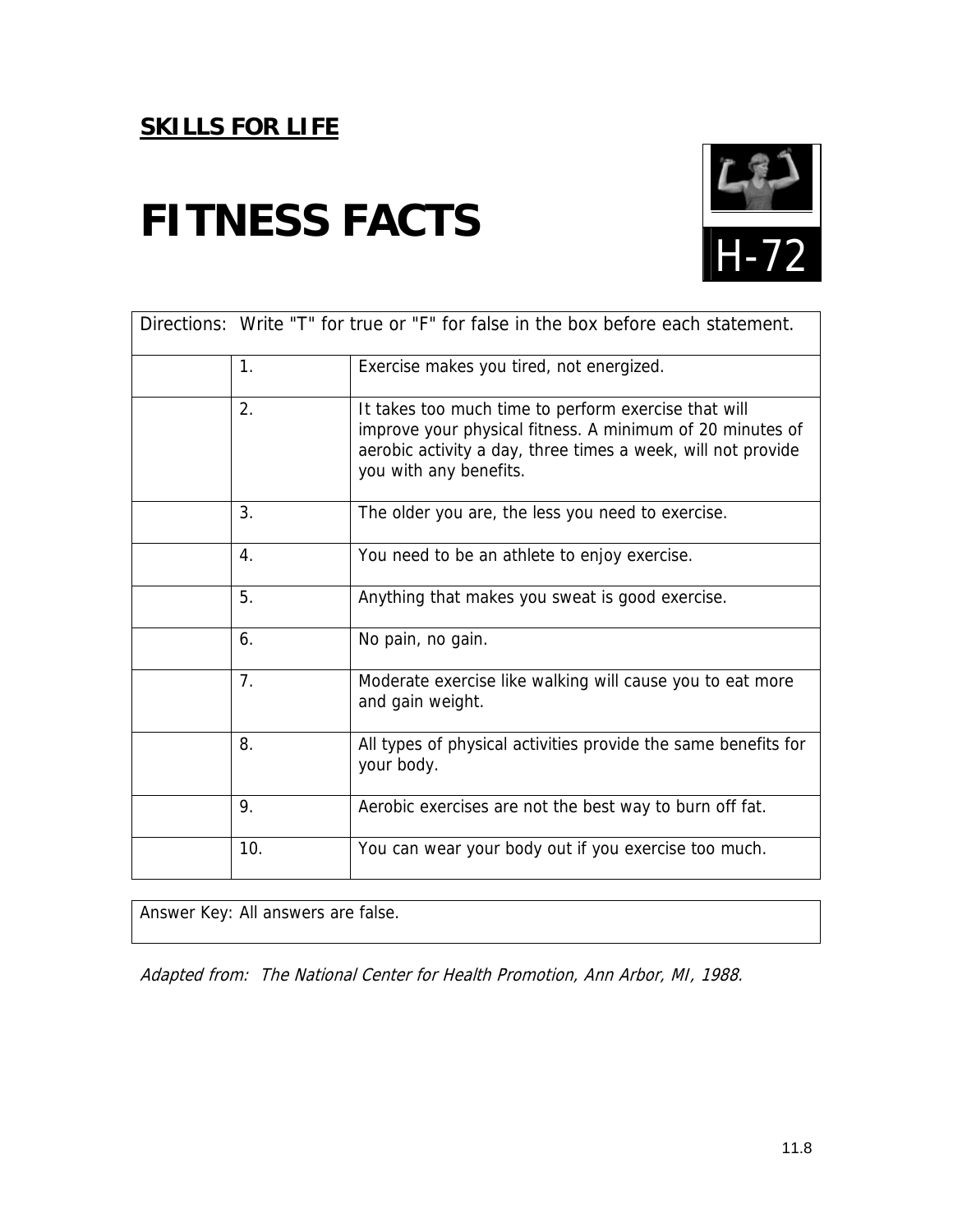# **ENERGY EXPENDITURE**



Approximate Energy Expenditure by a Healthy Adult Weighing About 150 Pounds

| <b>Activity</b>                                                                                                                                          | <b>Energy Expenditure</b> |
|----------------------------------------------------------------------------------------------------------------------------------------------------------|---------------------------|
| Lying quietly                                                                                                                                            | 80-100                    |
| Sitting quietly                                                                                                                                          | 85-105                    |
| Standing quietly                                                                                                                                         | 100-120                   |
| Walking slowly, 2 mph                                                                                                                                    | 210-230                   |
| Walking quickly, 4 mph                                                                                                                                   | 315-345                   |
| Light work, such as ballroom dancing;<br>cleaning house; office work; shopping                                                                           | 125-310                   |
| Moderate work, such as cycling at 9 mph;<br>jogging at 6 mph; tennis; scrubbing floors;<br>weeding garden                                                | 315-480                   |
| Hard work, such as aerobic dancing;<br>basketball; chopping wood; cross-country<br>skiing; running at 7 mph; shoveling snow;<br>spading garden; swimming | 480-625                   |

Source: Based on material compiled by Robert E. Johnson, M.D., Ph.D., Professor Emeritus, University of Illinois, In USDA, Human Nutrition Information Service, Dietary Guidelines for Americans: Maintain Desirable Weight, 1986, p.8.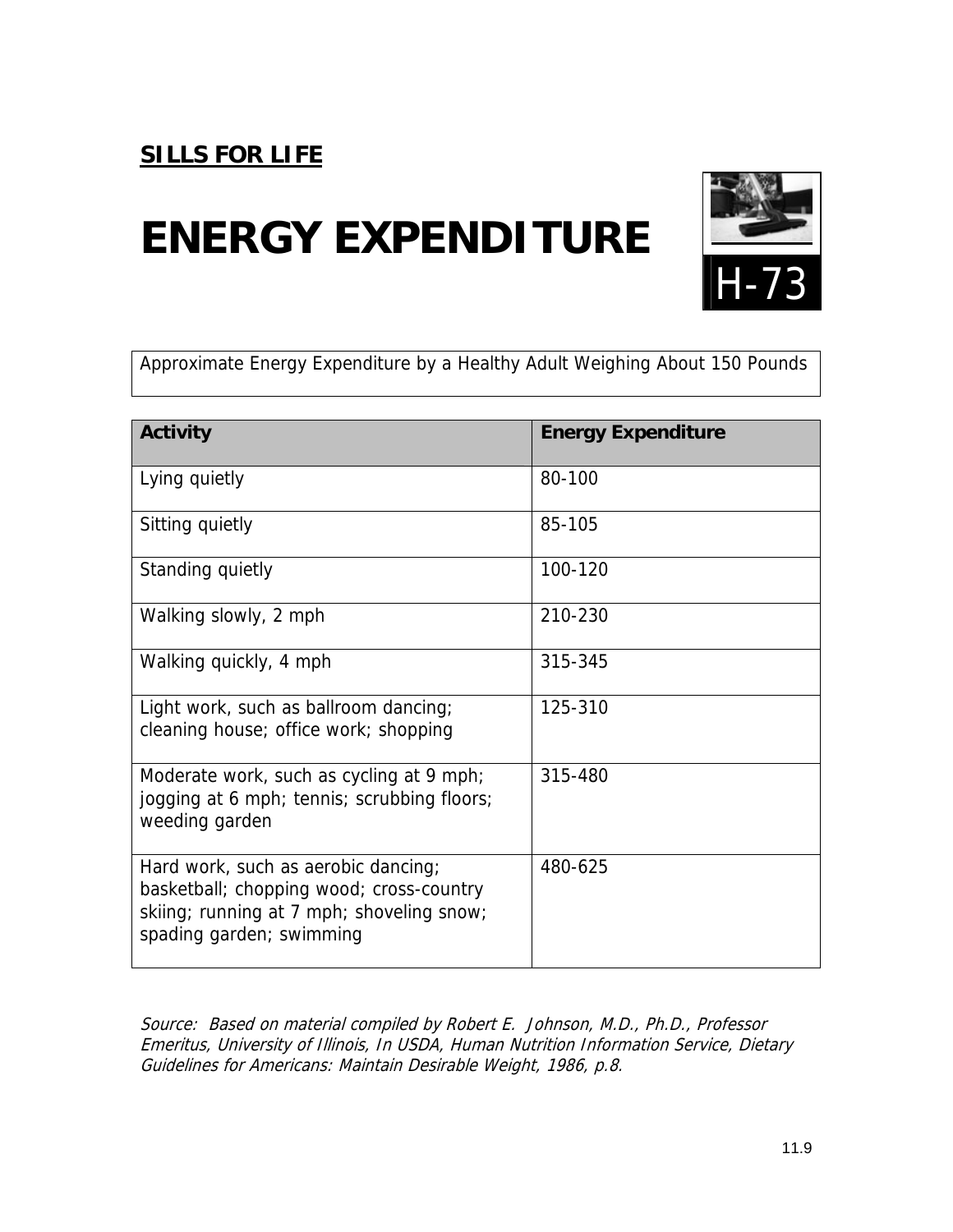# **CALORIE BURNERS**



#### **Make your Daily Routine More Active:**

- 1. Stand rather than sit.
- 2. Walk instead of drive.
- 3. Park or get off the bus several blocks from your destination; walk there.
- 4. Use the stairs instead of elevators and escalators.
- 5. Take short walks when you have a break in your workday.

### **Follow these Steps to Develop a Structured Exercise Program:**

- 1. Choose an activity that you enjoy or that you combine with something you enjoy.
- 2. Get a physical from your doctor before you start your program.
- 3. Start slowly. Set realistic goals. Wear proper clothing and shoes.
- 4. Always warm up by stretching and gradually work yourself into the exercise.
- 5. Do your activity on a regular basis. At least three times a week for 30 minutes.
- 6. If you are overly tired after you finish your exercise program, you probably need to slow down and start more gradually.
- 7. Drink plenty of water before and after your activity.
- 8. Cool down for 5-10 minutes after you complete your exercise. Gradually decrease your level of activity. Stretch again as appropriate.

Note: If you feel fatigue, pain or are out of breath stop exercising immediately.

#### **One Exercise Alternative: A Walking Program:**

- 1. Follow the steps above.
- 2. Keep a steady pace when you walk. However, you should always be able to talk to someone or hum when you are walking. If you can't, you are walking too fast.
- 3. Perhaps start by walking two times a day (5 minutes at a time) on 3 days during the first 2 weeks of your exercise program. Then walk for 15 minutes three times a week for the next 3 weeks. Gradually increase the number of times you walk each week and the length of time.